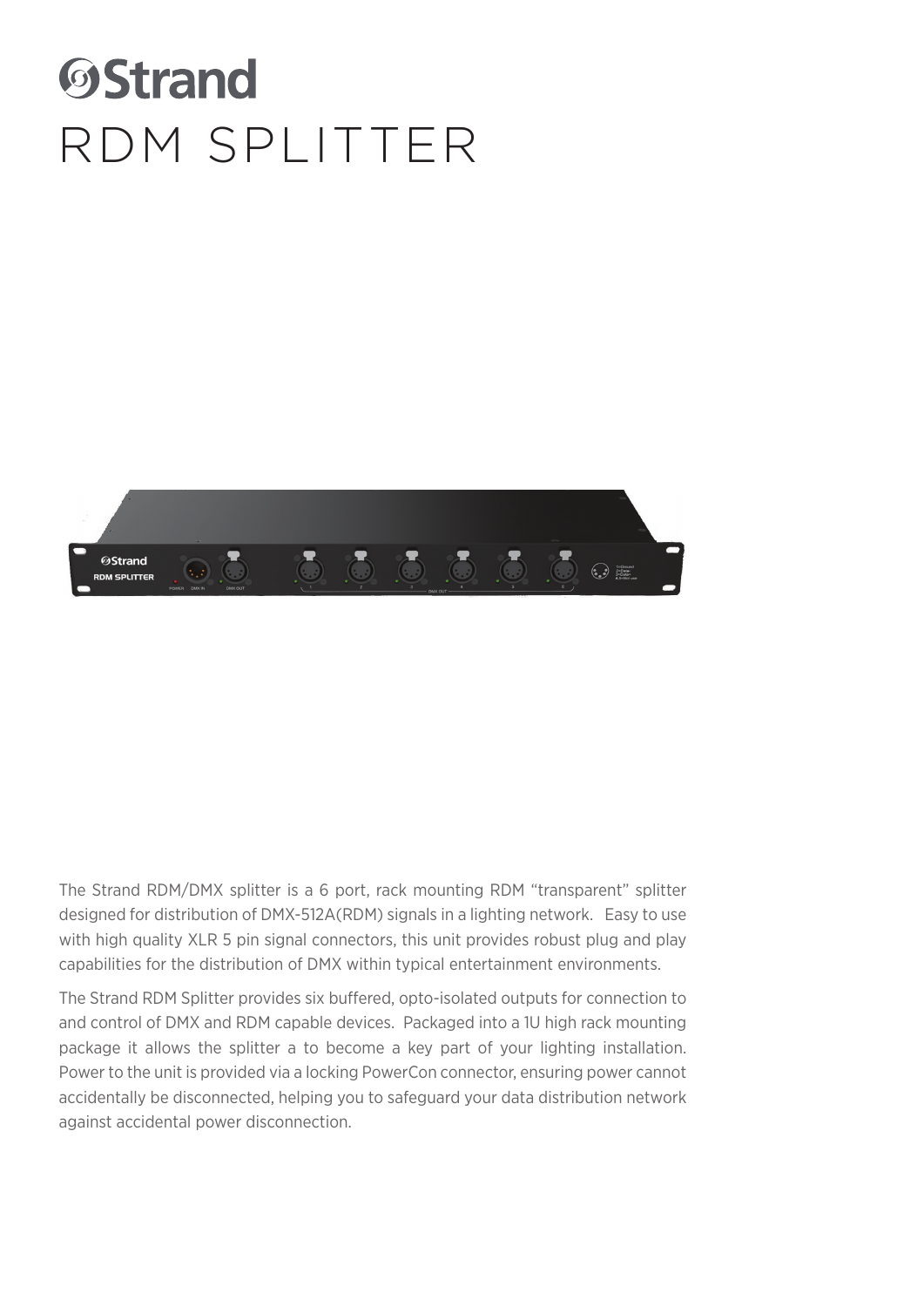# **OStrand** RDM SPLITTER

### **FEATURES**

- Compatible with both DMX-512A(RDM) and DMX-512(1990)
- 1 U rack mount housing design
- Signal In/Thru (XLR 5pin) front or rear
- 6 ports optically isolated and buffered output (XLR 5 pin)
- CE / ETL/cETL and FCC marked
- Locking power connector with PowerCon power input

### **POWER**

|                        | <b>Supply</b><br>100-230VAC     |                                                                                                                                              |                              |
|------------------------|---------------------------------|----------------------------------------------------------------------------------------------------------------------------------------------|------------------------------|
|                        | <b>Frequency</b>                | Auto ranging 50 / 60Hz                                                                                                                       |                              |
|                        | <b>Power consumption (max)</b>  | 5W                                                                                                                                           |                              |
| <b>DATA</b>            |                                 |                                                                                                                                              |                              |
| <b>LED indicatiors</b> |                                 | Power and DMX status                                                                                                                         |                              |
| <b>Connections</b>     |                                 | DMX/RDM input front and rear with >1000V isolation<br>DMX/RDM pass through front and rear<br>6 x DMX/RDM buffered optically isolated outputs |                              |
|                        | <b>RDM</b>                      | Provides transparent splitter                                                                                                                |                              |
| <b>ENVIRONMENT</b>     |                                 | $\circ$ C                                                                                                                                    | $^{\circ}$ F                 |
|                        | <b>Ambient temperature</b>      | $O - 4O$                                                                                                                                     | 32-104                       |
|                        | <b>Humidity</b>                 | 5-95% non-condensing                                                                                                                         |                              |
| <b>PHYSICALS</b>       |                                 |                                                                                                                                              |                              |
|                        | IP rating                       | IP <sub>20</sub>                                                                                                                             |                              |
|                        | <b>Finish</b>                   | <b>Black</b>                                                                                                                                 |                              |
| <b>Construction</b>    |                                 | Die-cast aluminium                                                                                                                           |                              |
|                        | <b>Mounting</b>                 | 1U high 19-in rack format                                                                                                                    |                              |
| <b>DIMENSIONS</b>      |                                 | m <sub>m</sub>                                                                                                                               | in                           |
|                        | $H \times W \times D$           | 482 x 155 x 44                                                                                                                               | $18.9 \times 6.1 \times 1.7$ |
| <b>WEIGHT</b>          |                                 | <b>kg</b>                                                                                                                                    | $\mathsf{I} \mathsf{b}$      |
|                        | <b>Net weight</b>               | 2.2                                                                                                                                          | 4.85                         |
|                        | <b>WARRANTY AND APPROBATION</b> |                                                                                                                                              |                              |
|                        | Warranty                        | 2 years                                                                                                                                      |                              |
|                        | <b>Approvals</b>                | <b>CE</b>                                                                                                                                    |                              |